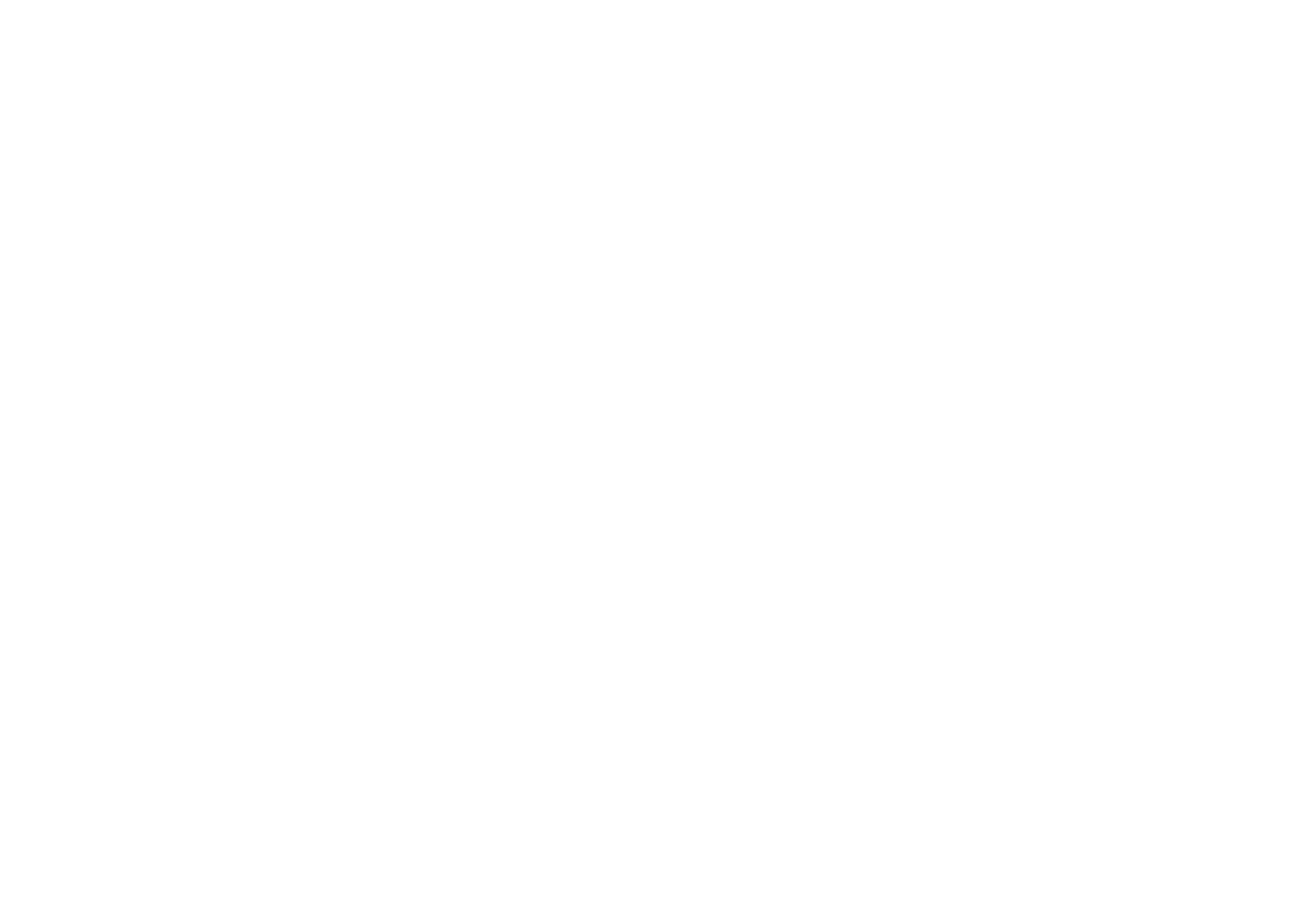

#### **Kirkhill Nursery and Primary School**

#### **Our Framework for Improvement**



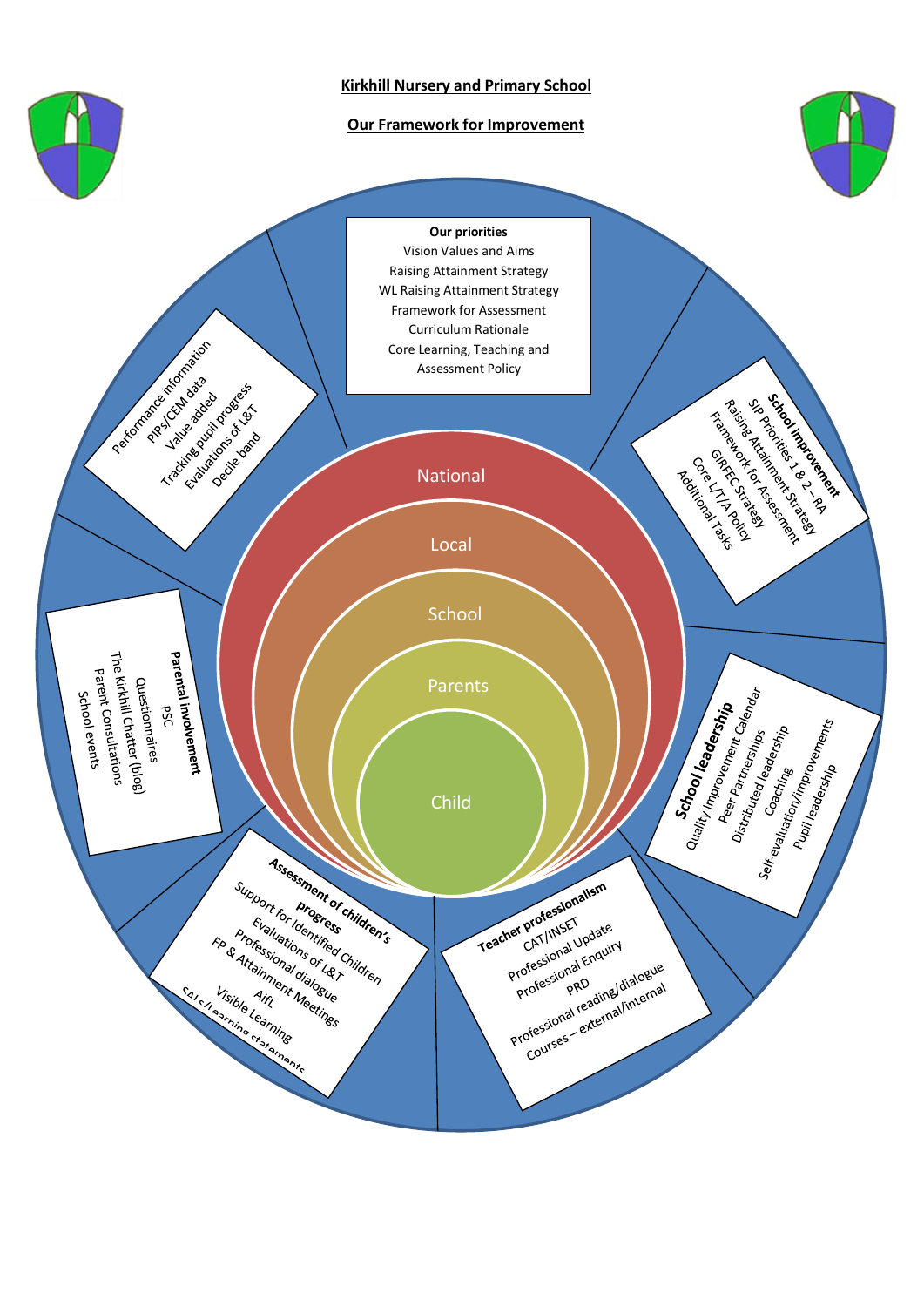# **Factors Influencing the Improvement Plan**

## **School factors**

Addressing Action Points identified in school's Self Evaluation procedures and Validated Self-Evaluation Report (February 2016) Cluster Improvement Plan Consistency in learning and teaching, implementing recommendations of *Improving Scottish Education* Flexible early learning and childcare implementation

## **Local authority factors**

*Moving Forward in Learning – Leadership for Improvement; Learning, Teaching and Assessment; Wellbeing and Inclusion; Early Years Framework* Raising attainment, including closing the gap Better Outcome agreement Single Outcome agreement Corporate Plan Integrated Children's Services Plan (Life Stages) Education Services Management Plan West Lothian's Early Years' Framework West Lothian Parental Engagement Framework Increased entitlement to early years' provision

## **National factors**

National Improvement Framework / Scottish Attainment Challenge / National Improvement Hub / Raising Attainment for All How Good is Our School? 4<sup>th</sup> Edition and How Good is Our Early Learning and Childcare OECD recommendations Getting it Right for Every child (GIRFEC) Curriculum for Excellence Developing Scotland's Young Workforce Building the Ambition National Qualifications Child Protection Issues / Guidance National Legislation: Children and Young People (Scotland) Act 2014 GTCS standards and professional update

### **Vision Statement**

**At Kirkhill we promise to educate hearts and minds by providing education of the highest quality. We value the following attributes in which our school and its wider community agree – RESPECT, HONESTY, FAIRNESS, EMPATHY and PERSEVERANCE.**

### **Our Aims Leadership and Management**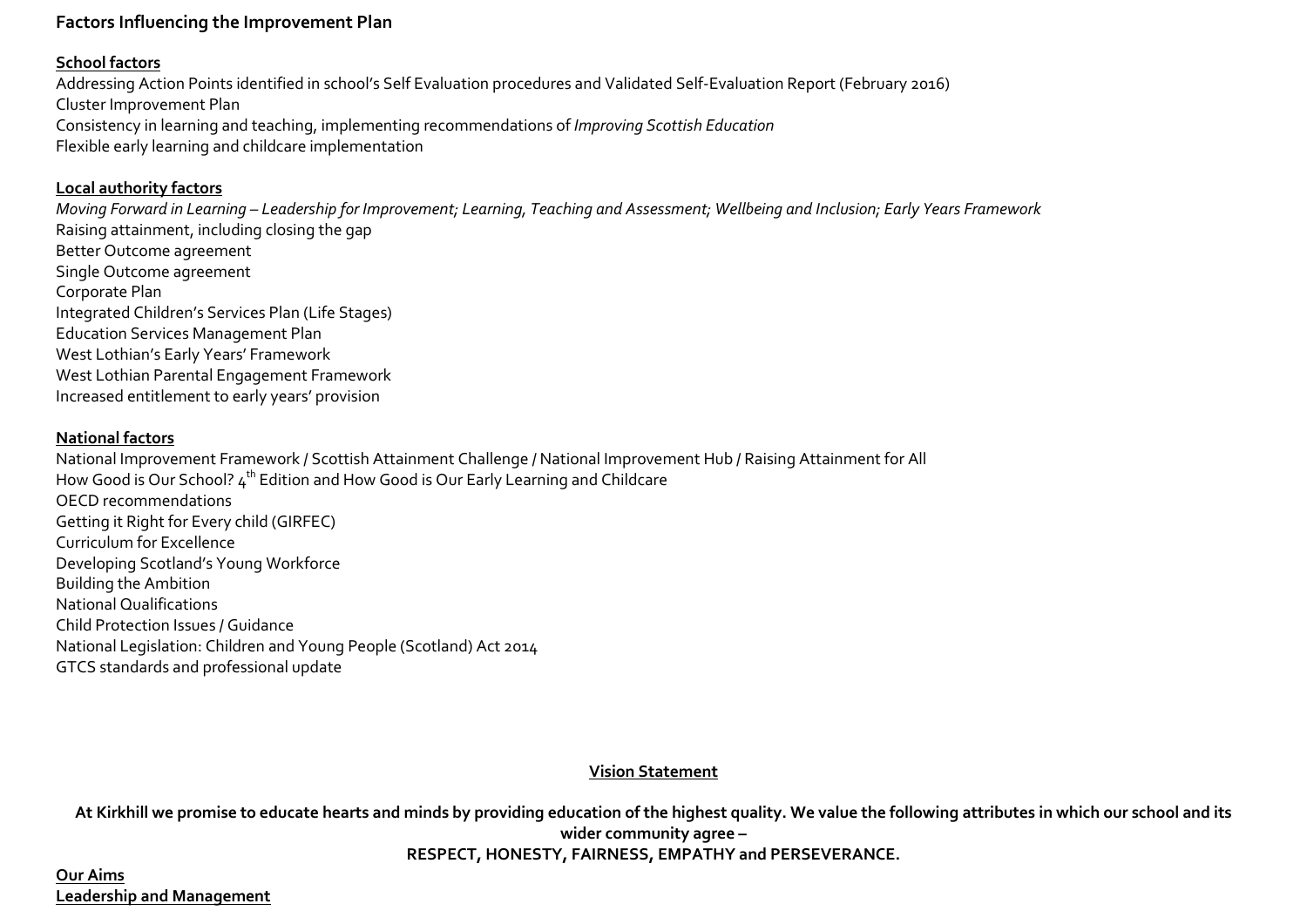- To foster an ethos of effective partnership working with school, home, partner agencies and the wider community to empower our children.
- To ensure that the leadership team provide high quality leadership, management and support for all, developing capacity for distributive leadership at every level.
- To ensure that the leadership team improve the quality of educational experiences for learners through a programme of continuing lifelong professional learning for staff.
- To ensure the leadership team develop capacity for self- evaluation in staff
- To ensure that the leadership team provide and manage high quality resources fit for purpose

# **Learning Provision**

- To create a safe and enjoyable learning environment where children and staff can thrive and succeed, and each individual's uniqueness is celebrated.
- To develop a progressive and challenging curriculum, which develops skills for life-long learning, which is meaningful, relevant and enjoyable.
- To deliver a curriculum based on the seven principles of CfE.
- To improve the quality of educational experiences for learners by promoting and recognising achievement and encouraging each child to realise their potential and develop skills for learning, life and work.
- To make learning fun and develop positive attitudes.
- To maintain and build upon the very good partnerships with outside agencies, pupils, parents and the wider local and world- wide community.
- To ensure that everyone at Kirkhill promotes positive relationships for the benefit of all.

## **Successes and Achievements**

- 
- 
- 
- valued and supported.
- 
- school community and beyond.
- 

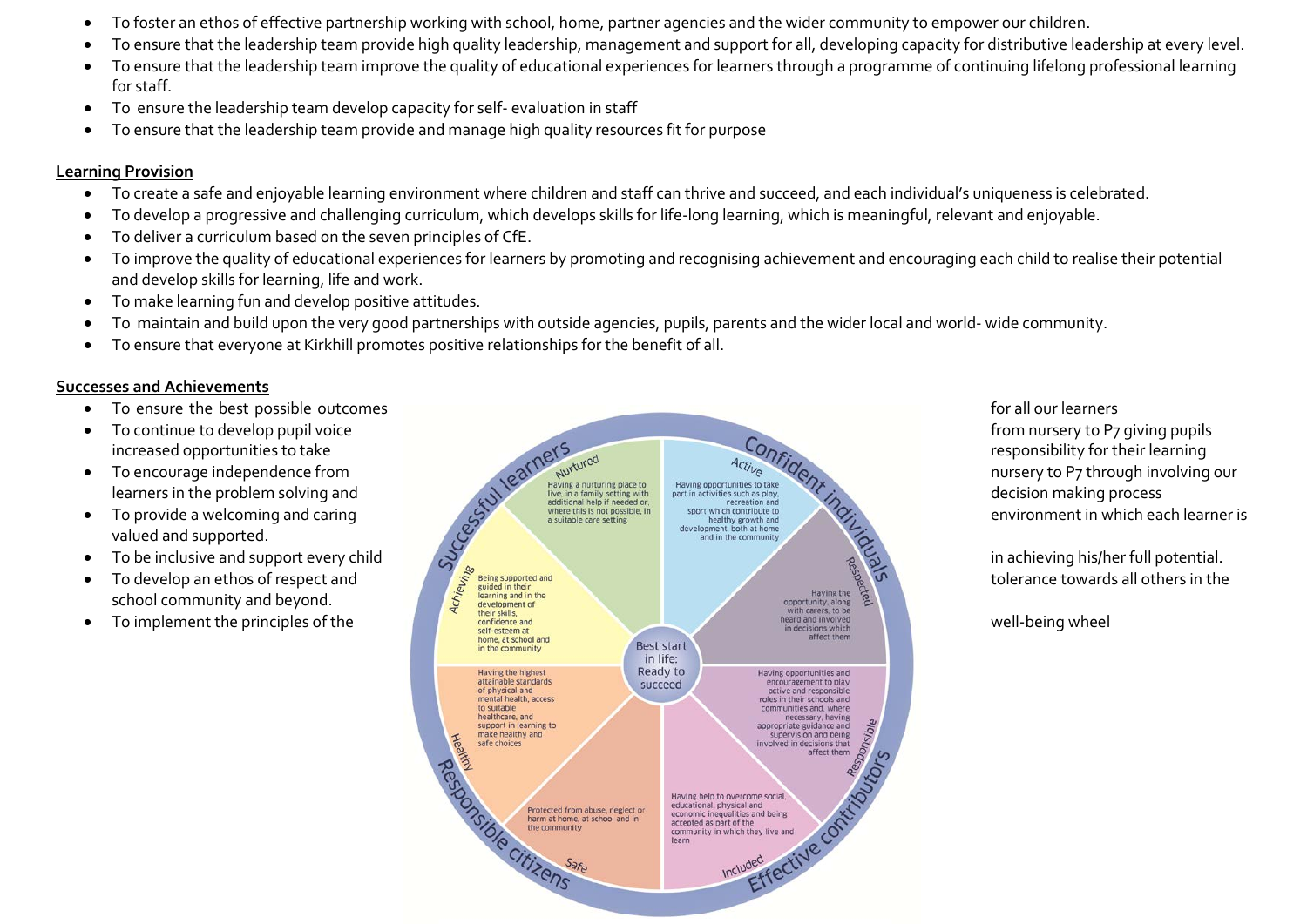|                |                                                                                                                                                                                                                                                                                                                                                                                                                                                    | 3 Year Strategic Plan                                                                                                                                                                                                                                                                                                                                                                                                                                                                                                                                                                                                                                                                             |  |  |  |  |
|----------------|----------------------------------------------------------------------------------------------------------------------------------------------------------------------------------------------------------------------------------------------------------------------------------------------------------------------------------------------------------------------------------------------------------------------------------------------------|---------------------------------------------------------------------------------------------------------------------------------------------------------------------------------------------------------------------------------------------------------------------------------------------------------------------------------------------------------------------------------------------------------------------------------------------------------------------------------------------------------------------------------------------------------------------------------------------------------------------------------------------------------------------------------------------------|--|--|--|--|
| <b>Session</b> | <b>Area for Improvement</b>                                                                                                                                                                                                                                                                                                                                                                                                                        | <b>Outcomes</b>                                                                                                                                                                                                                                                                                                                                                                                                                                                                                                                                                                                                                                                                                   |  |  |  |  |
| 2015/2016      | Raising Attainment -<br>Raise attainment for all learners through engaging with CfE<br>Es and Os, progression pathways, tracking and evaluative<br>evidence and Education Scotland Significant Aspects of<br>Learning (SAL). Planning for clear progression taking<br>account of the CfE design principles while reducing<br>bureaucracy and improving coherence; pupils included in<br>planning to develop relevance, personalisation and choice. | Planning takes account of pupil views to develop relevance, personalisation and choice.<br>$\bullet$<br>Long term planning and medium term planning are guided by backward mapping information, Progression Pathways, evaluation of<br>$\bullet$<br>learning, tracking information and Significant Aspects of learning and takes account of changing priorities<br>Pace and challenge across the curriculum is improved<br>$\bullet$                                                                                                                                                                                                                                                              |  |  |  |  |
|                | Raising Attainment -<br>To raise attainment in literacy and numeracy for all pupils<br>through collegiate moderation and development of<br>pedagogy, planning and assessment.                                                                                                                                                                                                                                                                      | To further develop learning and teaching approaches in numeracy and mathematics across the school to ensure all children are<br>$\bullet$<br>supported and challenged in their learning at a pace appropriate to their needs.<br>Staff engagement in moderation activities and professional reading enhances staff knowledge of learning and teaching approaches<br>$\bullet$<br>and the impact on children's learning and attainment.<br>Quality Improvement and self-evaluation practices lead to improvements in performance and raised attainment in literacy and<br>$\bullet$<br>numeracy in a culture where critical reflection and professional learning enhance outcomes for all children |  |  |  |  |
|                | Excellence through raising attainment and achieving equity -<br>Continue to develop assessment procedures in line with<br>Building the Curriculum 5 - A Framework for Assessment                                                                                                                                                                                                                                                                   | A consistent and effective approach to assess children's progress in learning across N - P7 to ensure all children achieve CfE levels at<br>$\bullet$<br>key points in their learning journey<br>Focus on 'The Voyage of Learning' and developing staff skills and knowledge of assessment methods<br>$\bullet$<br>Enhance staff knowledge, skills and strategies in assessing children's learning, and identifying and sharing next steps in learning<br>$\bullet$<br>The schools' framework for assessment is developed and reflective of the practice in all classrooms<br>$\bullet$                                                                                                           |  |  |  |  |
| 2016/2017      | Excellence through raising attainment and achieving equity -<br>Curriculum development of Expressive Arts<br>$(N-P7)$                                                                                                                                                                                                                                                                                                                              | Review and development of schools' knowledge and skills progressions within the areas of Music, Art and Design and Drama and<br>$\bullet$<br>Dance<br>Audit and enhance resources to support the development and implementation of the Expressive Arts curriculum<br>$\bullet$<br>CLPL activities to develop current staff knowledge and skills in the delivery of each area of Expressive Arts with a particular focus on<br>$\bullet$<br>creative dance<br>Development of a performing arts programme across the nursery and school to raise aspirations and self-confidence<br>$\bullet$                                                                                                       |  |  |  |  |
| 2018           | Excellence through raising attainment and achieving equity -<br>Curriculum development of Science and Social Studies (N-P7)                                                                                                                                                                                                                                                                                                                        | Review and development of schools' knowledge and skills progressions within Science and Social Studies with a focus on context for<br>$\bullet$<br>learning and links to DSYW - BtC4 Skills for life, learning and work<br>Audit of resources and enhanced, as required.<br>$\bullet$<br>CLPL activities to develop staff understanding of teaching approaches LAC and Discrete - storyline approach, rich tasks etc.<br>$\bullet$                                                                                                                                                                                                                                                                |  |  |  |  |
|                | Excellence through raising attainment and achieving equity -<br>framework for assessment                                                                                                                                                                                                                                                                                                                                                           | Further develop our framework for assessment with a particular focus on differentiation, challenging able pupils and online profiling.<br>$\bullet$                                                                                                                                                                                                                                                                                                                                                                                                                                                                                                                                               |  |  |  |  |

#### **Priority 1: EXCELLENCE THROUGH RAISING ATTAINMENT AND EQUITY**

**Area for development: Assessment is for Learning (Building the Curriculum 5 and development of our Framework for Assessment)** As a result of self-evaluation against HGIOS 4 quality indicators in preparation for our VSE in February 2016 and through quality improvement processes it has become clear that our children are unable to articulate their learning in any great depth. During Session 2015-2016 the staff team worked together on developing our Voyage of Learning to show what an excellent/outstanding lesson should contain. Now that this has been developed and initially introduced it is important that we now focus on each of the areas within this to ensure that our staff team have a greater knowledge and understanding of what they are teaching, why they are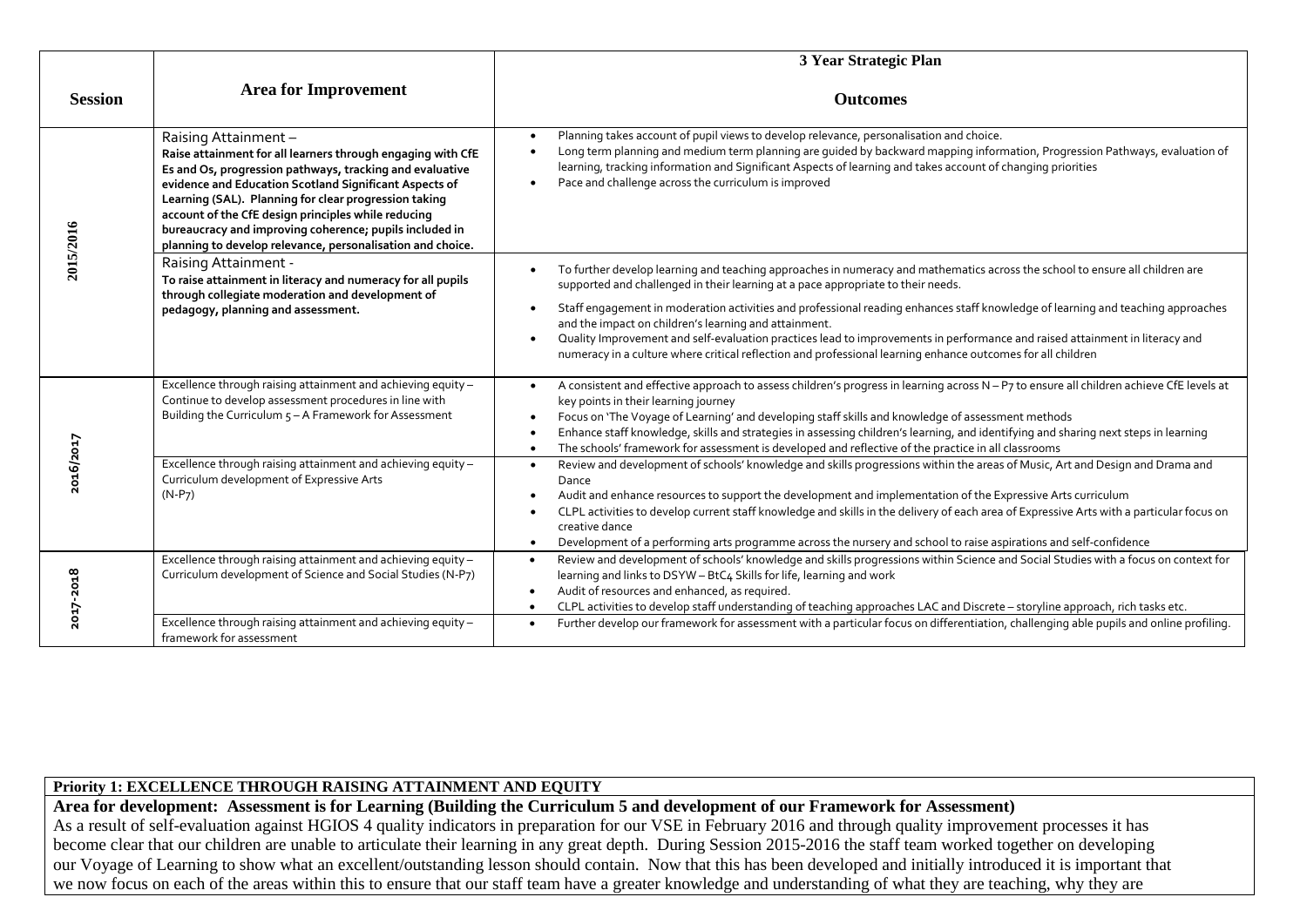| teaching and how they are ensuring that their children are developing higher order learning skill in order to take ownership of their own learning and are able to                                           |                                                                                                                                                                                                                                                                         |                           |                        |                                                                                                      |                                                                          |  |  |
|--------------------------------------------------------------------------------------------------------------------------------------------------------------------------------------------------------------|-------------------------------------------------------------------------------------------------------------------------------------------------------------------------------------------------------------------------------------------------------------------------|---------------------------|------------------------|------------------------------------------------------------------------------------------------------|--------------------------------------------------------------------------|--|--|
| so that children are able to articulate this.<br><b>Implementation Process (Actions)</b><br><b>Desired Outcome</b>                                                                                           |                                                                                                                                                                                                                                                                         |                           | <b>Time Scale</b>      | <b>Resources / Costs /</b>                                                                           | <b>Monitoring</b>                                                        |  |  |
|                                                                                                                                                                                                              |                                                                                                                                                                                                                                                                         | By whom?                  |                        | <b>Training needs</b>                                                                                | by whom ? how?                                                           |  |  |
| Teaching staff are skilled in<br>making learning visible and<br>explicit so that children are<br>able to take responsibility for<br>and articulate their own                                                 | A focus on the Voyage of Learning areas to further develop our staff<br>teams knowledge and understanding of the following areas and that these<br>are visible in classroom practice:<br>Learning Intentions and Success Criteria<br>$\bullet$<br>What makes a good LI? | <b>SLT</b>                | October<br>2016        | <b>CAT</b> Session                                                                                   | <b>SLT</b> observations<br>Peer Partner observations                     |  |  |
| learning.                                                                                                                                                                                                    | How do we ensure that success criteria is linked to LI's and used<br>to positively impact on learning?<br><b>Effective Questioning</b><br>$\bullet$                                                                                                                     | <b>SLT</b>                | November               | <b>CAT</b> Session                                                                                   | Pupil discussions - formal<br>and informal<br>Classroom visits - formal  |  |  |
|                                                                                                                                                                                                              | Introduction of tools for questioning e.g. questioning<br>books/Bloom's Mats/Bloom's Fans                                                                                                                                                                               | All staff                 | 2016                   | Material resources                                                                                   | and informal<br>Staff feedback                                           |  |  |
|                                                                                                                                                                                                              | Giving effective feedback - Growth Mindset (using the<br>$\bullet$<br>language to ensure the focus is on performance)/Making<br>Learning Visible in Kirkhill Nursery and Primary School is<br>further developed to inform policy and practice.                          | <b>SLT</b><br>All staff   | January<br>2017        | <b>CAT</b><br>Session/INSET<br><b>Making Learning</b><br>Visible document<br>Professional<br>reading |                                                                          |  |  |
|                                                                                                                                                                                                              | Differentiation<br>Medium/Spicy/Hot                                                                                                                                                                                                                                     | PT (Boghall<br>PS)        | June 2017              | <b>CAT</b> Session<br>Medium/Spicy/Hot<br>materials                                                  |                                                                          |  |  |
| Children are able to articulate                                                                                                                                                                              | Developing children's ability to set targets, review these and identify<br>next steps and ensuring they can articulate their learning:                                                                                                                                  |                           |                        |                                                                                                      |                                                                          |  |  |
| their own learning and<br>identify strengths and next<br>steps and can discuss these                                                                                                                         | Didbook developments (sharing good practice in school and<br>$\bullet$<br>across cluster and LA)                                                                                                                                                                        | P5-7 Staff<br>PR/HT       | Dec 2016               | WTA hours<br>Cover for good<br>practice visits                                                       | SLT monitoring of<br>Didbook and LJ Review<br><b>Jotters</b>             |  |  |
| confidently with others.                                                                                                                                                                                     | Learner's Journey Review Jotters - evaluate and enhance                                                                                                                                                                                                                 | P1-3 Staff<br><b>DHT</b>  | Dec 2016               | WTA hours                                                                                            | Pupil discussions - formal<br>and informal                               |  |  |
|                                                                                                                                                                                                              | IEP Target Boards developed                                                                                                                                                                                                                                             | SfL<br>teacher/HT         | Dec 2016               | <b>Target Boards</b><br>WTA hours                                                                    | Staff feedback                                                           |  |  |
| Teaching staff's are able to<br>use a variety of assessment<br>methods and have a raised<br>awareness of assessment is for<br>learning and children are<br>making progress in their<br>learning as a result. | Teaching staff are using professional judgement to assess children's<br>progress in learning and there is a focus on Write, Say, Make and Do.                                                                                                                           | All staff                 | June 2017              | Forward plans                                                                                        | $SLT - FP$ monitoring<br>Professional dialogue<br>Classroom observations |  |  |
|                                                                                                                                                                                                              |                                                                                                                                                                                                                                                                         |                           |                        |                                                                                                      |                                                                          |  |  |
| CLPL activities are impacting<br>on classroom practice and<br>this is positively impacting on                                                                                                                | All teaching staff will develop their professional knowledge and<br>understanding of assessment is for learning and higher order pedagogical<br>approaches to learning through:                                                                                         | All staff                 | June 2017              | Cluster IP<br>WTA hours<br><b>INSET</b>                                                              | <b>SLT</b><br>Cluster HT's<br>Ed. Psych. Team                            |  |  |
| children's learning.                                                                                                                                                                                         | All staff will complete a practitioner enquiry as part of the<br>Cluster Improvement Plan priority – working with colleagues<br>across the cluster and developing skills to evaluate the impact of                                                                      | All staff<br>HT/All staff | June 2017<br>June 2017 | Professional<br>reading materials<br>and sessions -WTA                                               | Professional dialogue<br>Lead learner feedback<br>Teacher leader         |  |  |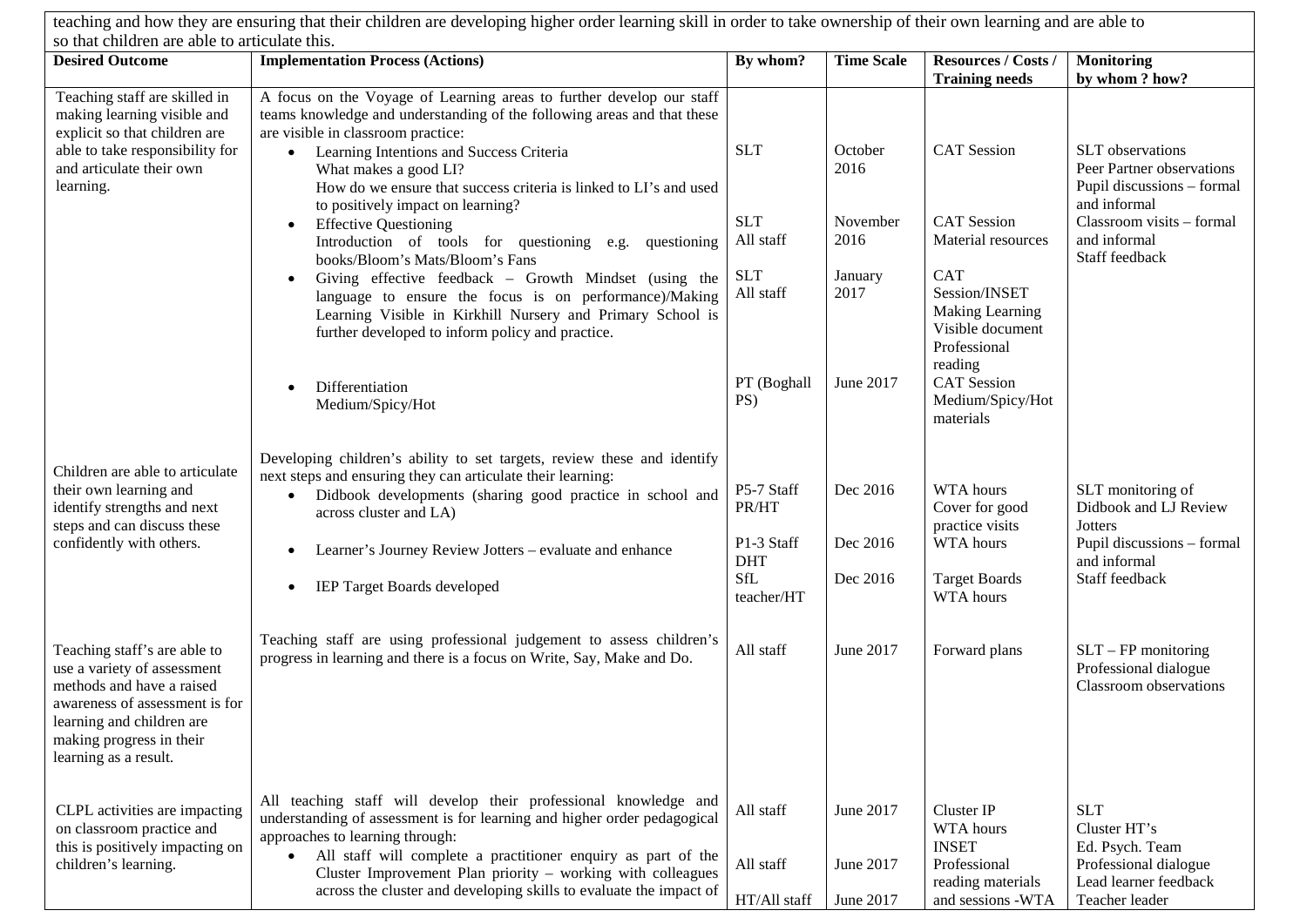| Our Framework for<br>Assessment is informed by<br>practice and all staff are<br>confident in using this and it<br>is shared with parents so they<br>have an understanding of how<br>we assess children's progress<br>in learning.                                                                                                                                                                                                                                                                                                                                                                                                                                                                                                                                                                                                                                                                                                                                                                                                                                                                                                                                                                                                                                                                                                                                                                                                                                                                                                                                                                      | classroom practices<br>Opportunities for staff to share good practice - teacher<br>$\bullet$<br>leadership is promoted and staff learn from each other<br>Professional reading programme - LI's/SC/Effective feedback<br>Moderation meetings/weeks are introduced to give staff the<br>opportunity to moderate against the SALs and identify<br>achievement of outcomes and levels<br>All staff will have a moderation folder to keep evidence of<br>children's work which shows achievement of SALs and<br>outcomes and levels<br>Our Framework for Assessment is developed as the session progresses<br>and is shared with children and parents/carers.<br>AifL leaflet for parents produced and sent home/posted on<br>school blog/highlighted in newsletter |                                                                                                                                                                                                                                                                                                                                                                                                                                                                                                                                                                                                                                                                                                                                                                                                        | SLT/All<br>staff<br>All staff<br>HT | June 2017<br>August 2016<br>June 2017 | Moderation<br>$meetings-WTA$<br>Annual calendar<br>Moderation folders | observations<br><b>Survey Monkey results</b><br>Moderation activity<br>observations<br>SLT professional dialogue<br>Feedback from parents |
|--------------------------------------------------------------------------------------------------------------------------------------------------------------------------------------------------------------------------------------------------------------------------------------------------------------------------------------------------------------------------------------------------------------------------------------------------------------------------------------------------------------------------------------------------------------------------------------------------------------------------------------------------------------------------------------------------------------------------------------------------------------------------------------------------------------------------------------------------------------------------------------------------------------------------------------------------------------------------------------------------------------------------------------------------------------------------------------------------------------------------------------------------------------------------------------------------------------------------------------------------------------------------------------------------------------------------------------------------------------------------------------------------------------------------------------------------------------------------------------------------------------------------------------------------------------------------------------------------------|-----------------------------------------------------------------------------------------------------------------------------------------------------------------------------------------------------------------------------------------------------------------------------------------------------------------------------------------------------------------------------------------------------------------------------------------------------------------------------------------------------------------------------------------------------------------------------------------------------------------------------------------------------------------------------------------------------------------------------------------------------------------|--------------------------------------------------------------------------------------------------------------------------------------------------------------------------------------------------------------------------------------------------------------------------------------------------------------------------------------------------------------------------------------------------------------------------------------------------------------------------------------------------------------------------------------------------------------------------------------------------------------------------------------------------------------------------------------------------------------------------------------------------------------------------------------------------------|-------------------------------------|---------------------------------------|-----------------------------------------------------------------------|-------------------------------------------------------------------------------------------------------------------------------------------|
| Evaluation (linked to challenge questions within HGIOS4 / HGIOELC)<br>HGIOS <sub>4</sub><br>How well are we enabling learners to become independent learners and develop the four capacities?<br>How well do we communicate the purpose of learning and give effective explanations for all<br>learners?<br>How well do our questioning strategies enhance the learners' experience and enable higher-order<br>thinking skills?<br>How well do we apply the principles of planning, observation, assessment, recording and reporting<br>as an integral feature of learning and teaching?<br>How well do we make use of a range of valid, reliable and relevant assessment tools and<br>approaches to support the improvement of children and young people's learning?<br>How well do we enable all children and young people to engage in self- and peer-assessment to<br>improve their learning? How do we know this benefits learning?<br><b>HGIOELCC</b><br>How do we know that all children are making very good progress in their learning? What<br>information do we already have and what do we still need to find out?<br>How well are we enabling children to become independent learners and develop the four<br>capacities?<br>How do we ensure that processes for planning, assessment and reporting are manageable and<br>effective in improving learning and teaching?<br>How well do we support practitioners in undertaking their role in evaluating children's progress?<br>How well does the information we gather about children's progress inform our planning and<br>improvement? |                                                                                                                                                                                                                                                                                                                                                                                                                                                                                                                                                                                                                                                                                                                                                                 | Evidence (How do we know?) (Why? How? Who? What? When? for gathering<br>planned evidence)<br>FP and Attainment Meetings – challenge questions as part of agenda for meetings and<br>professional dialogue.<br>Professional dialogue through CAT/INSET/Moderation Meetings<br>Pupil Voice - focus for Kirkhill Chatter/SLT<br>SLT QI processes focussing on evidence to support the challenge questions<br>Pupil Voice - through informal and formal discussions with children/Sharing<br>Learning with discussions<br>SLT monitoring of pupil's work in Profile Jotters/Review Jotters/LJ's/Didbook<br><b>Structured Walks with a focus on SIP Priority 1</b><br>SLT observations of learning, teaching and assessment<br><b>Peer observations</b><br>Evaluations completed by teacher leadership/PLGs |                                     |                                       |                                                                       |                                                                                                                                           |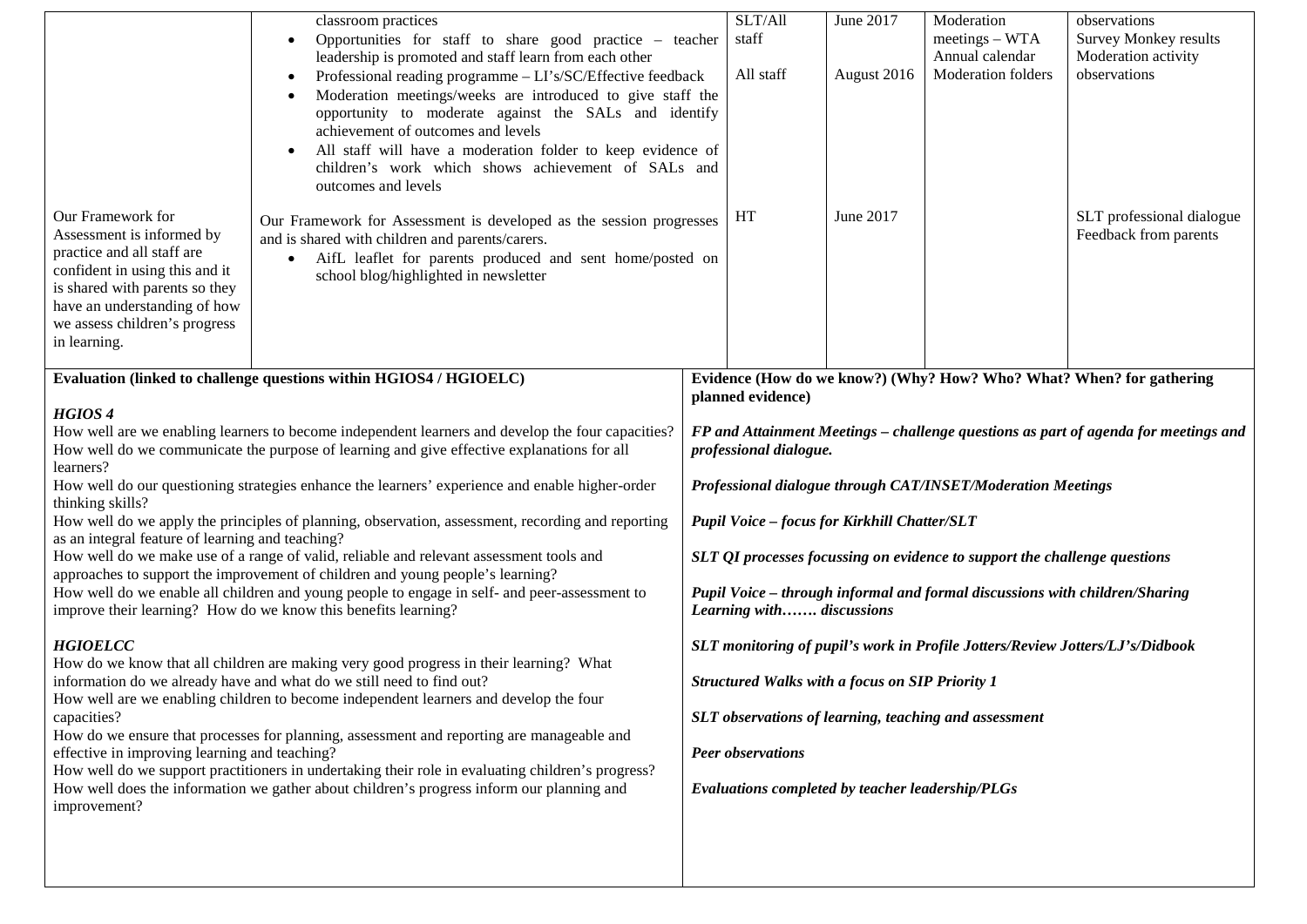### **Priority 2: EXCELLENCE THROUGH RAISING ATTAINMENT AND EQUITY**

#### **Area for development: Curriculum Development – Expressive Arts**

During our Kirkhill Chatter where the children were asked to identify the areas of the curriculum that they were aware of and as part of our self-evaluation for the need to raise aspirations across the school community in order to raise attainment for all in Literacy and Numeracy it was agreed that our curriculum focus for next session should be on the Expressive Arts with a particular focus on dance and the teaching of the conventions in each of the areas of the expressive arts culminating in a Performing Arts programme (N-P7) being developed. As we have introduced progression pathways in Literacy, Numeracy and Health and Wellbeing during Session 2015-2016 there is a need to introduce these for other curriculum areas to ensure that the children are receiving their entitlement to a broad general education.

| <b>Desired Outcome</b>                                                                                                                        | <b>Implementation Process (Actions)</b>                                                                                                                                                                                                                                                                                | By whom?                                          | <b>Time Scale</b>                          | Resources / Costs /<br><b>Training needs</b>                | <b>Monitoring</b><br>by whom? how?                                           |
|-----------------------------------------------------------------------------------------------------------------------------------------------|------------------------------------------------------------------------------------------------------------------------------------------------------------------------------------------------------------------------------------------------------------------------------------------------------------------------|---------------------------------------------------|--------------------------------------------|-------------------------------------------------------------|------------------------------------------------------------------------------|
| Children have raised<br>aspirations for their learning<br>through developing                                                                  | Planning for progression using WL progression pathways to ensure that<br>children are learning the conventions of each of the expressive arts and<br>this informs backward mapping information.                                                                                                                        |                                                   |                                            |                                                             |                                                                              |
| confidence within the<br><b>Expressive Arts</b>                                                                                               | Introduce progression pathways for Drama, Music, Art and<br>$\bullet$<br>Design and Dance                                                                                                                                                                                                                              | All staff                                         | Sept 2016                                  | <b>CAT</b> Session                                          | <b>SLT</b><br>FP and Attainment                                              |
| Teaching staff use<br>progression pathways and                                                                                                | Staff use LAC and discrete planners to plan for experiences<br>$\bullet$<br>within the Expressive Arts making links to Literacy and<br>Numeracy outcomes                                                                                                                                                               | All staff                                         | Sept 2016                                  |                                                             | Meetings                                                                     |
| LAC and discrete planning as<br>a means to enhance Literacy<br>and Numeracy outcomes for                                                      | Open Morning focus on Expressive Arts as part of a rich task<br>$\bullet$<br>approach (context for learning)                                                                                                                                                                                                           | All staff                                         | Feb/Mar<br>2016                            | Annual Calendar                                             | Observations<br>Staff/Parent Feedback                                        |
| all children through the<br><b>Expressive Arts</b><br>Opportunities for staff CLPL                                                            | A Performing Arts programme is developed to ensure that all children<br>have opportunities to use their learning within the Expressive Arts and<br>celebrate success in learning with parents/carers and the wider<br>community.                                                                                       |                                                   |                                            |                                                             |                                                                              |
| are enhancing confidence in<br>teaching the Expressive Arts<br>outcomes and resources are<br>supporting staff to deliver<br>these effectively | Performing Arts programme:<br>$\bullet$<br>Nursery - Nativity<br>Primary 1-3 - Nativity<br>Primary 4-5 – Mini Show<br>Primary 6 - School Show<br>Primary 7 – Pantomime                                                                                                                                                 | All staff                                         | June 2017                                  | £400 to purchase<br>resources<br>Links with EA<br>colleague | Observations<br>Parent feedback<br>Pupil Feedback                            |
| Parents/carers and the wider<br>community are involved in                                                                                     | Planned for by teaching staff as part of annual overview<br>planning                                                                                                                                                                                                                                                   | All staff                                         | September<br>2016                          | WTA planning                                                | $SLT - FP$ and Attainment<br>Meetings                                        |
| the celebration of learning<br>within the Expressive Arts                                                                                     | Focus for Celebrating Success assembly and class assemblies<br>$\bullet$                                                                                                                                                                                                                                               | All staff                                         | June 2017                                  | Annual calendar                                             | Observations                                                                 |
|                                                                                                                                               | Staff have opportunities to develop their skills in teaching within the<br>Expressive Arts through CLPL activities.<br>Helen O'Grady Drama Workshops for children with staff<br>$\bullet$<br>observing during first visit and on second visit planning for<br>learning and working alongside drama specialist who will | Glyn                                              | June 2017                                  | £400<br><b>CAT</b> Session                                  | Moderation activities<br>Feedback from partners<br>SLT and Peer observations |
|                                                                                                                                               | support learning<br>Active Schools - dance CLPL/other opportunities<br>$\bullet$<br>Professional Reading programme<br>Making links with Nancy Douglas - arts co-ordinator<br>Dance Ambassadors from Broxburn Academy to work with<br>$\bullet$<br>children and staff to support                                        | $AS/A-MD$<br>All staff<br><b>SLT</b><br>S6 pupils | TBD<br>June 2017<br>Oct 2016<br><b>TBD</b> | CAT/WTA<br>Professional<br>Reading - WTA                    | Professional dialogue                                                        |
|                                                                                                                                               | Resources to support the teaching of Expressive Arts are audited and<br>enhanced, as required.                                                                                                                                                                                                                         |                                                   |                                            |                                                             |                                                                              |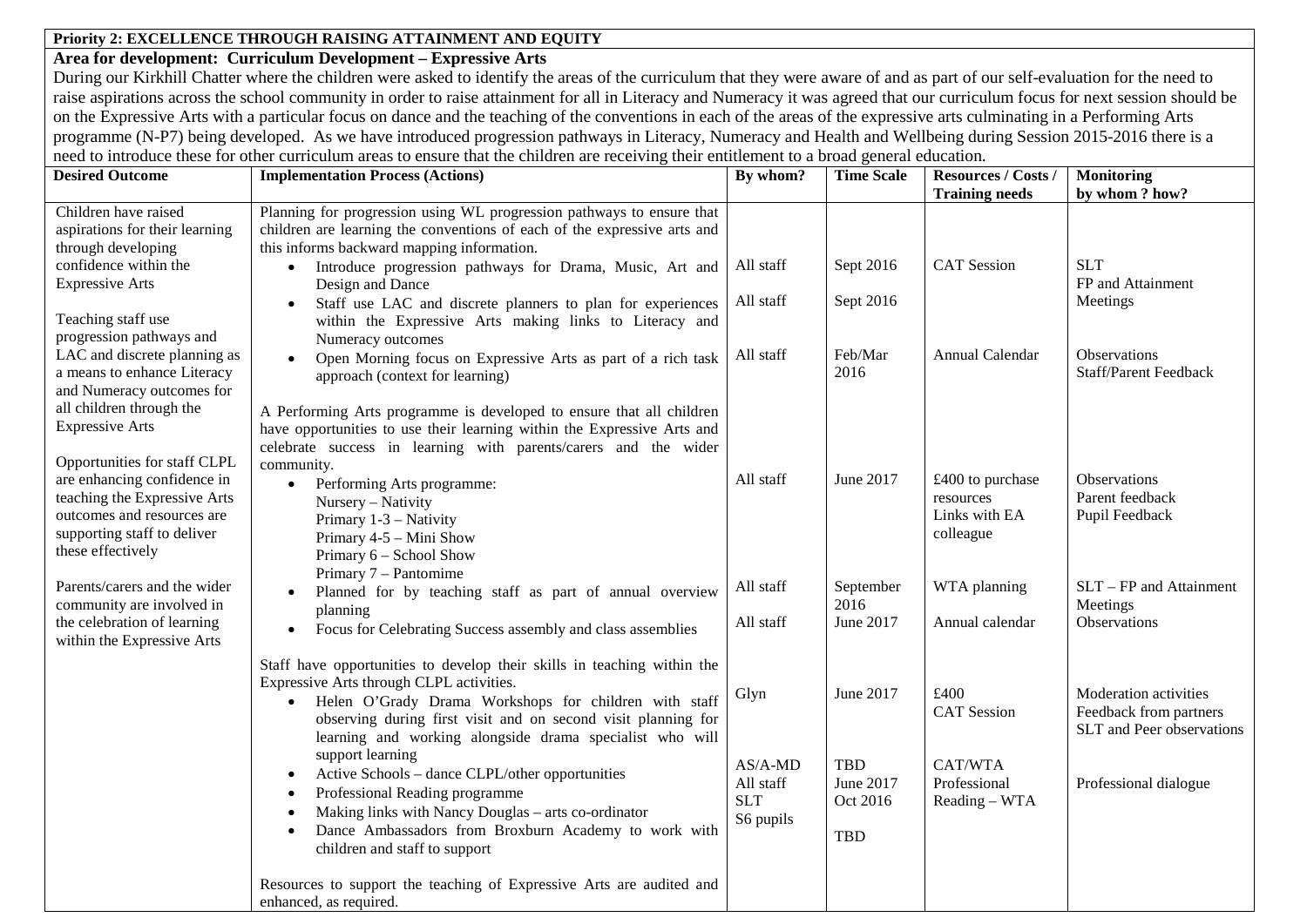| Professional reading<br>$\bullet$<br>Imoves Dance online resource<br>Catalogue school resources for supporting the Expressive Arts<br>curriculum<br>Moderation of SALs within the Expressive Arts<br>$\bullet$                                                                                                                                                                                                                                                                                                                                                                                                                                                                                                                                                                                                                                                                                                                                                         |  | All staff<br>All staff<br><b>TBD</b>                                                                                                                                                                                                                                                                                                                                                                                                                                                                                                  | Jan 2017<br>Oct 2016<br>June 2017 | £500 | Professional dialogue<br><b>PRD</b><br>Teacher Leadership Group<br>evaluations<br>Moderation meetings -<br>observations/feedback |  |
|------------------------------------------------------------------------------------------------------------------------------------------------------------------------------------------------------------------------------------------------------------------------------------------------------------------------------------------------------------------------------------------------------------------------------------------------------------------------------------------------------------------------------------------------------------------------------------------------------------------------------------------------------------------------------------------------------------------------------------------------------------------------------------------------------------------------------------------------------------------------------------------------------------------------------------------------------------------------|--|---------------------------------------------------------------------------------------------------------------------------------------------------------------------------------------------------------------------------------------------------------------------------------------------------------------------------------------------------------------------------------------------------------------------------------------------------------------------------------------------------------------------------------------|-----------------------------------|------|----------------------------------------------------------------------------------------------------------------------------------|--|
| Evaluation (linked to challenge questions within HGIOS4 / HGIOELC)<br>HGIOS4<br>To what extent does our curriculum promote equity and raise attainment for all children and young<br>people?<br>Do we have a shared understanding of what progression looks like?<br>How effective is our whole school overview in ensuring children's knowledge and skills are built<br>appropriately over time?<br>Do we make best use of our partners, including international partners, to provide opportunities for<br>young people to develop skills and achieve?<br><b>HGIOELCC</b><br>What evidence do we have that our children are developing a positive attitude to learning?<br>In our work with colleagues in other settings and sectors, to what extent do we focus on a shared<br>understanding of continuity and progression in learning? What are the arrangements to share<br>children's learning across, for example, the early level of Curriculum for Excellence? |  | Evidence (How do we know?) (Why? How? Who? What? When? for gathering<br>planned evidence)<br>FP and Attainment meetings – focus on challenge questions as part of agenda for<br>professional dialogue<br><b>CAT/INSET</b> discussions<br><b>SLT Observations of learning and teaching</b><br>Pupil Voice - informal and formal discussions with children<br><b>Feedback from all stakeholders</b><br><b>Moderation Meetings - professional dialogue</b><br>Evidence of pupil's work<br><b>Evaluation of summative assessment data</b> |                                   |      |                                                                                                                                  |  |